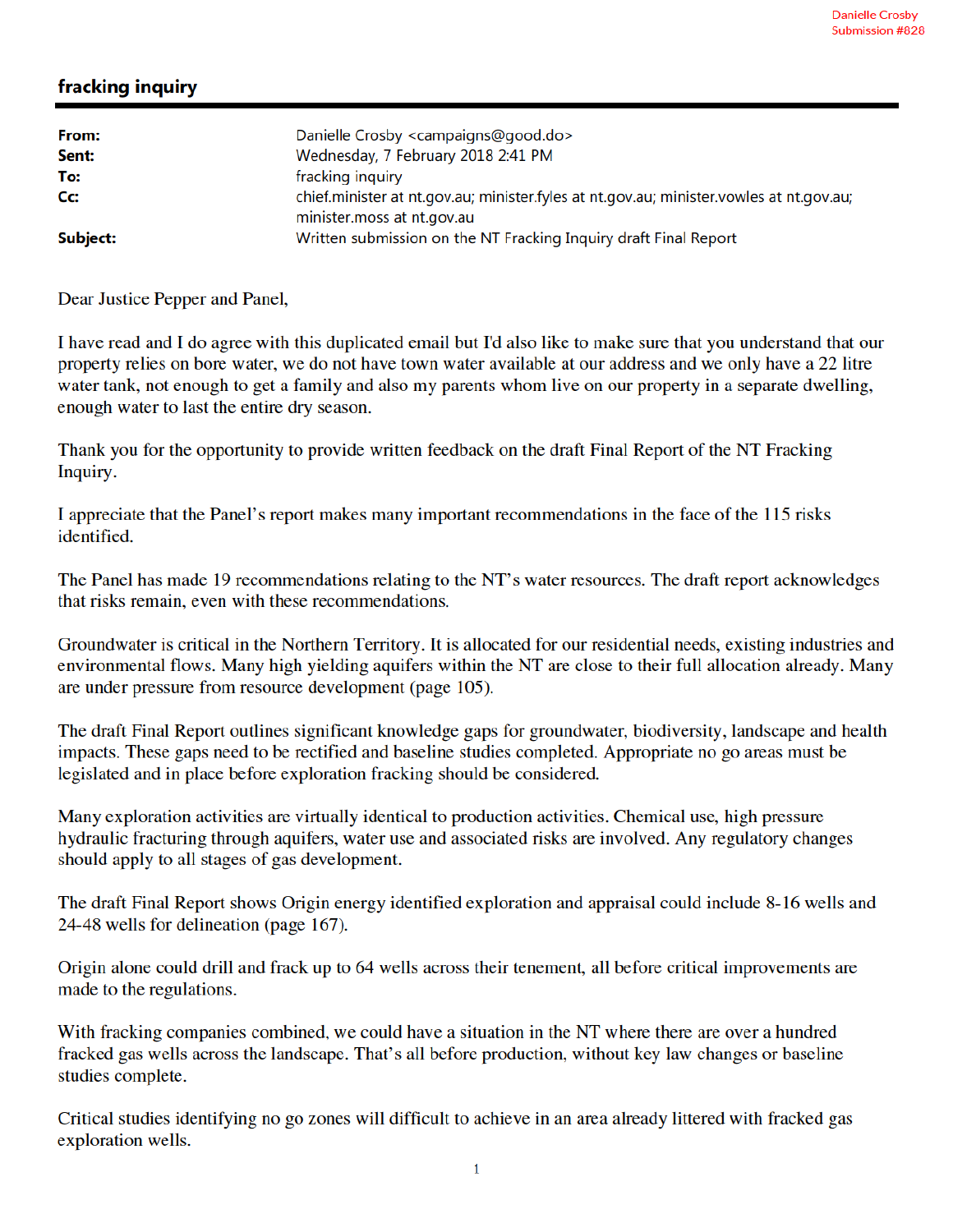I support the swath of new regulations and legislation required to try and protect landholders and water. However, that work needs to happen before the oil and gas industry is permitted to start fracking in the Northern Territory again.

The below critical recommendations must be improved and work completed BEFORE EXPLORATION fracking takes place.

Recommendation 5.1 (Enforceable code of practice for abandonment of onshore gas wells)

Recommendation 5.6 (Wastewater management framework)

Recommendation 7.1 (Water Act amended for shale extraction licence and payment for water)

Recommendation 7.4 (Strategic regional environmental and baseline assessment (SREBA), including a regional groundwater model, be developed and undertaken)

Recommendation 8.4 (Fire management plan and 10 year baseline assessment)

Recommendation 9.2 (Code of practice be developed and implemented for monitoring, detection and reporting of methane emissions)

Recommendation 10.1 (Human Health Risk Assessment prepared and approved)

Recommendation 12.11 (Social impact management plan) This recommendation should also be extended to allow for the legal right to say 'no' to fracking.

Recommendation 14.1 (Design and implement a full cost recovery system for fracking regulation)

Recommendation 14.16 (Legislation to regulate seismic surveys, drilling, hydraulic fracturing, and well abandonment)

Recommendation 14.18 (Fit and proper person test)

Recommendation 15.1 (Strategic regional environmental and baseline assessment (SREBA) undertaken and no go zones implemented)

In the NT there is a saying, "Once you frack you can't go back." Exploration fracking is no different. The studies, legal improvements and no-go zones suggested by the panel are critical. They must be actioned before any further fracking exploration.

Let's not wait until the production phase to put in place critical new regulations and laws. We must avoid delays to the protection of the Northern Territory's water, landscapes and people.

Thank you for considering my feedback on this critical matter for the future of the Northern Territory.

Yours sincerely, Danielle Crosby

This email was sent by Danielle Crosby via Do Gooder, a website that allows<br>people to contact you regarding issues they consider important. In accordance with web protocol FC 3834 we have set the FROM field of this email to our generic no-reply address at campaigns@good.do, however Danielle provided an email address ( ) which we included in the REPLY-TO field.